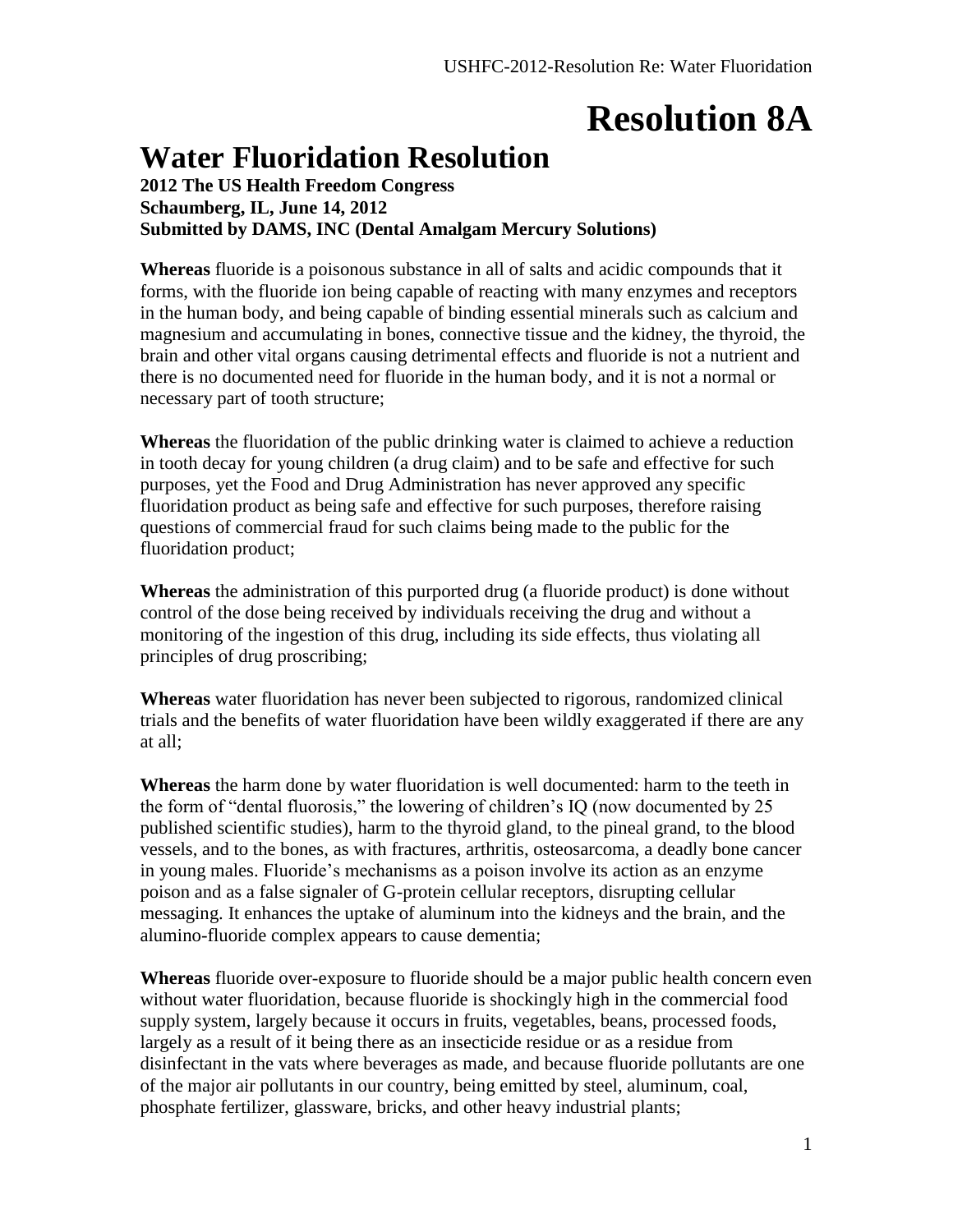# **Resolution 8A**

**Whereas** the vast majority of the fluoride product used in water fluoridation in the US, Canada and allied countries is comprised of (90% of the time) hazardous fluoride wastes from phosphate fertilizer plants, where the main fluoride ingredient is hydrofluosilicic acid, a highly toxic fluoride compound that is even more toxic than the sodium fluoride (poison) that is the active poisonous ingredient in most fluoridated toothpastes (kills germs by poisoning them). The other 10% of the time, the water fluoridation product used in the US is sodium fluoride (prior to the era of fluoride toothpaste it was mainly known as a rat poison and a cockroach poison) and this sodium fluoride product is imported from China and is highly contaminated with aluminum, making it far, far more dangerous to human health, (per lectures by Mullenix, P.);

**Whereas** municipal water services have a largely captive customer base which often cannot easily, conveniently and affordably obtain alternative fluoride free water for drinking, cooking, showering and bathing, and therefore their privacy and freedom of choice regarding matters of drugs and medications is violated by the imposition of the fluoride product into their water supply;

**Whereas** the imposition of hazardous industrial fluoride wastes is particularly onerous for the elderly, people with low thyroid function, children – whose IQs will be lowered and brains adversely affected, those with impaired kidney function, boys – who bear the risk of osteosarcoma, fluoride-sensitive individuals who feel ill upon drinking even one glass of fluoridated water, and many other sub-categories of the population; And

**Whereas** the documented benefit (if any at all) doesn't begin to justify the documented harm of the practice of water fluoridation. Tooth decay in children is not caused by a deficiency of hazardous industrial fluoride wastes in their drinking water: and

**Whereas** the federal government owes compensation and other assistance to children whose teeth exhibit dental fluorosis, a common result of damage to tooth enamel and dentin because of water fluoridation, and to those who have bone damage, joint damage, thyroid damage or other harmful impacts due to the unwise practice of deliberately promoting water fluoridation.

#### THEREFORE BE IT DECLARED AND RESOLVED that:

1. That fluoridation is a major violation of individual privacy and of health freedom, and is an example of the practice of medicine through mass medication in a fashion that is not medically sound or scientifically defensible; and

2. Recommends the following:

i. that the practice of water fluoridation be immediately halted by all cities, counties, water districts or other jurisdictions that have chosen in the past to fluoridate;